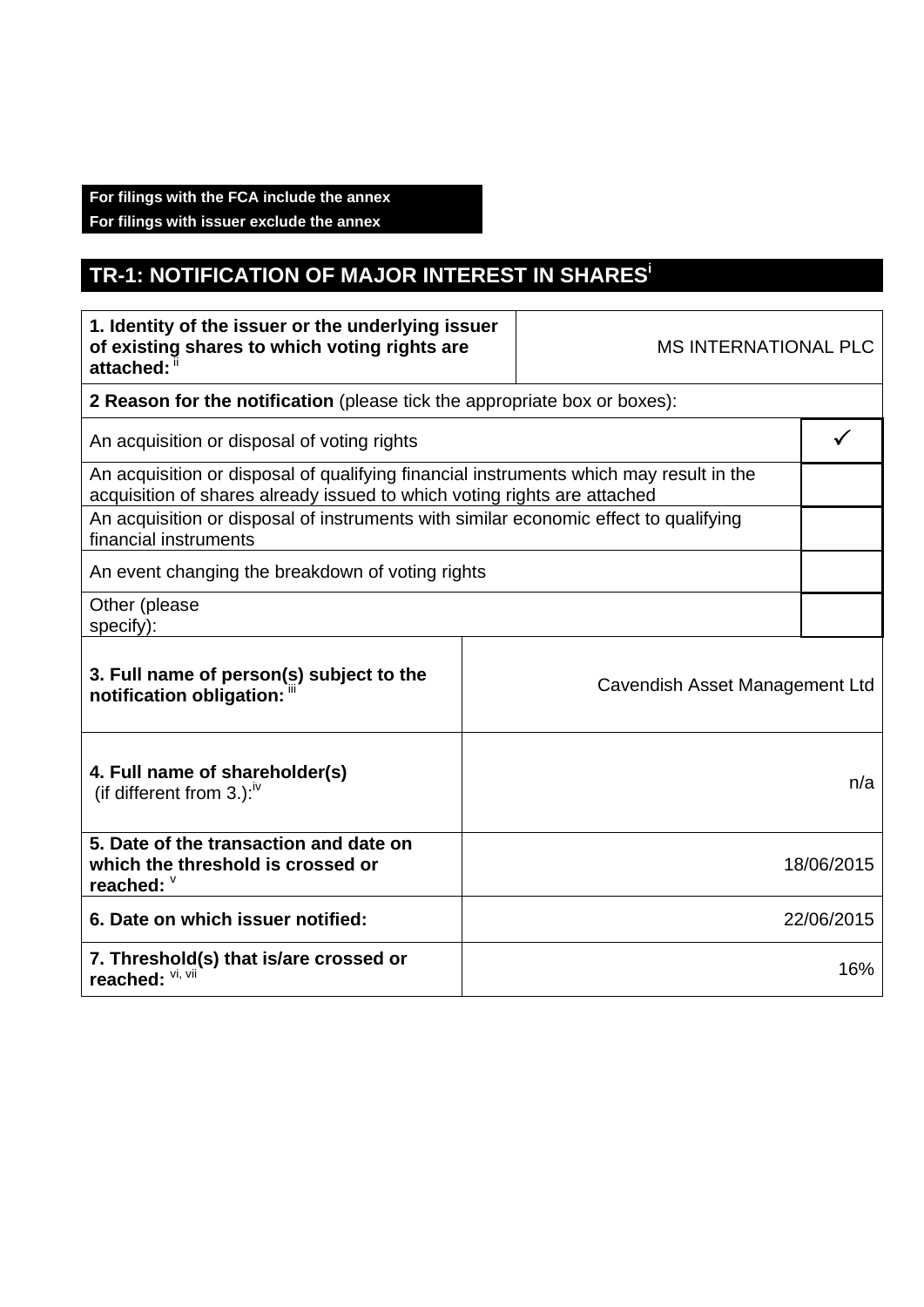| 8. Notified details:                         |                                                               |                            |                                                      |                      |                                 |               |                 |
|----------------------------------------------|---------------------------------------------------------------|----------------------------|------------------------------------------------------|----------------------|---------------------------------|---------------|-----------------|
| A: Voting rights attached to shares Vill, ix |                                                               |                            |                                                      |                      |                                 |               |                 |
| Class/type of<br>shares                      | <b>Situation previous</b><br>to the triggering<br>transaction |                            | Resulting situation after the triggering transaction |                      |                                 |               |                 |
| if possible using<br>the ISIN CODE           | <b>Number</b><br><b>Number</b><br>οf<br>οf                    | <b>Number</b><br>of shares | <b>Number of voting</b><br>rights                    |                      | % of voting rights <sup>x</sup> |               |                 |
|                                              | <b>Shares</b>                                                 | Voting<br><b>Rights</b>    | <b>Direct</b>                                        | Direct <sup>xi</sup> | Indirect <sup>xii</sup>         | <b>Direct</b> | <b>Indirect</b> |
| GB0005957005                                 | 2,710,199                                                     | 2,710,199                  | 2,734,449                                            | 2,734,449            |                                 | 16.3%         |                 |

| <b>B: Qualifying Financial Instruments</b>           |                               |                                    |                                                                                                           |                       |  |
|------------------------------------------------------|-------------------------------|------------------------------------|-----------------------------------------------------------------------------------------------------------|-----------------------|--|
| Resulting situation after the triggering transaction |                               |                                    |                                                                                                           |                       |  |
| <b>Type of financial</b><br>instrument               | <b>Expiration</b><br>$date^x$ | Exercise/<br>Conversion Period Xiv | <b>Number of voting</b><br>rights that may be<br>acquired if the<br>instrument is<br>exercised/converted. | % of voting<br>rights |  |
| n/a                                                  |                               |                                    |                                                                                                           |                       |  |

| C: Financial Instruments with similar economic effect to Qualifying Financial Instruments<br>XV, XVI |                          |                                     |                                                           |                                                        |                                      |              |
|------------------------------------------------------------------------------------------------------|--------------------------|-------------------------------------|-----------------------------------------------------------|--------------------------------------------------------|--------------------------------------|--------------|
| Resulting situation after the triggering transaction                                                 |                          |                                     |                                                           |                                                        |                                      |              |
| <b>Type of financial</b><br>instrument                                                               | <b>Exercise</b><br>price | <b>Expiration</b><br>date $^{xvii}$ | Exercise/<br><b>Conversion</b><br>period <sup>xviii</sup> | <b>Number of voting rights</b><br>instrument refers to | % of voting rights XIX,<br><b>XX</b> |              |
| n/a                                                                                                  |                          |                                     |                                                           |                                                        | <b>Nominal</b>                       | <b>Delta</b> |

| Total $(A+B+C)$                |                             |
|--------------------------------|-----------------------------|
| <b>Number of voting rights</b> | Percentage of voting rights |
| 2,734,449                      | 16.3%                       |